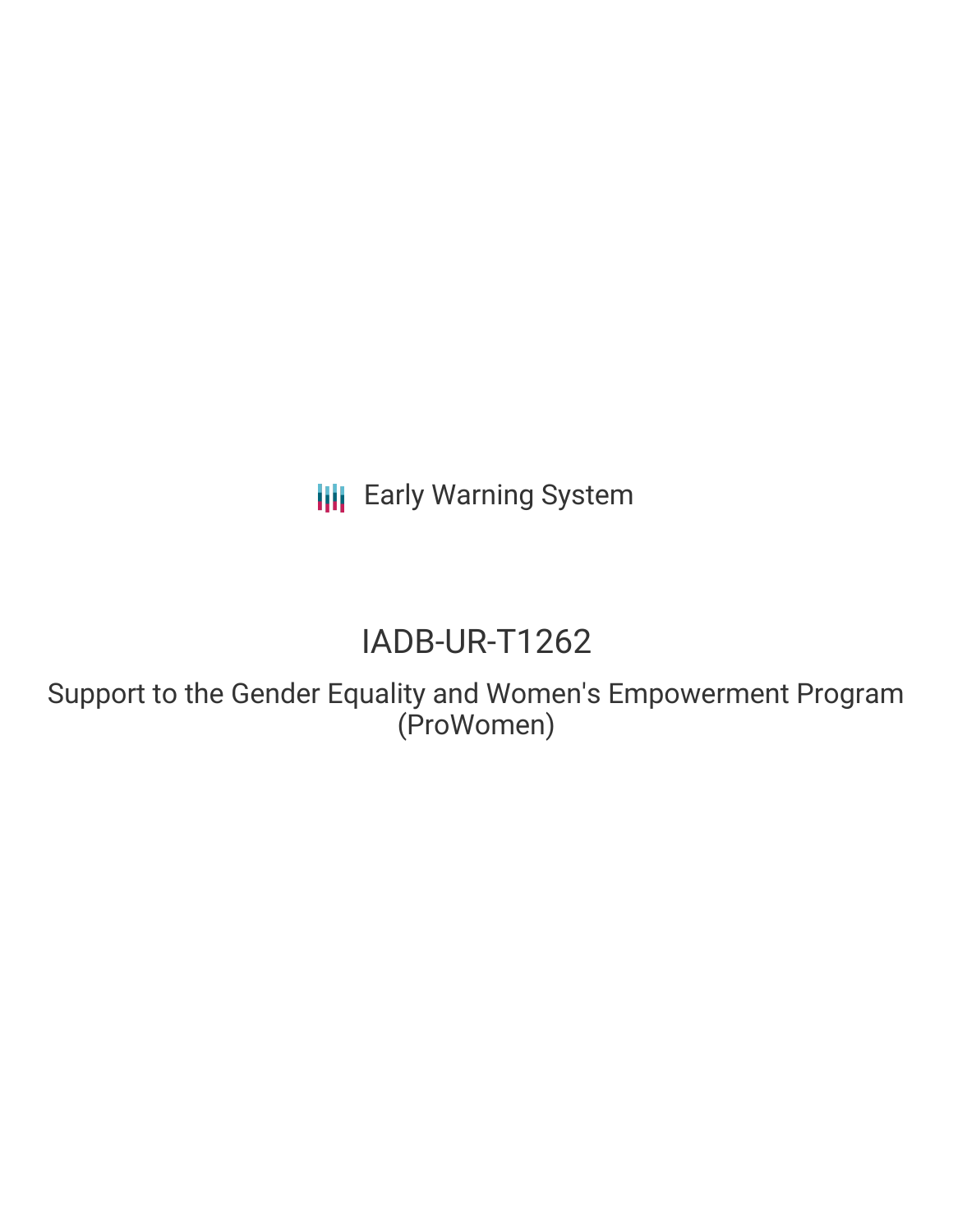

### **Quick Facts**

| <b>Countries</b>               | Uruguay                                     |
|--------------------------------|---------------------------------------------|
| <b>Specific Location</b>       |                                             |
| <b>Financial Institutions</b>  | Inter-American Development Bank (IADB)      |
| <b>Status</b>                  | Proposed                                    |
| <b>Bank Risk Rating</b>        | С                                           |
| <b>Borrower</b>                | Goverment of Uruguay                        |
| <b>Sectors</b>                 | Education and Health, Technical Cooperation |
| <b>Investment Type(s)</b>      | <b>Advisory Services</b>                    |
| <b>Investment Amount (USD)</b> | $$0.34$ million                             |
| <b>Project Cost (USD)</b>      | $$0.34$ million                             |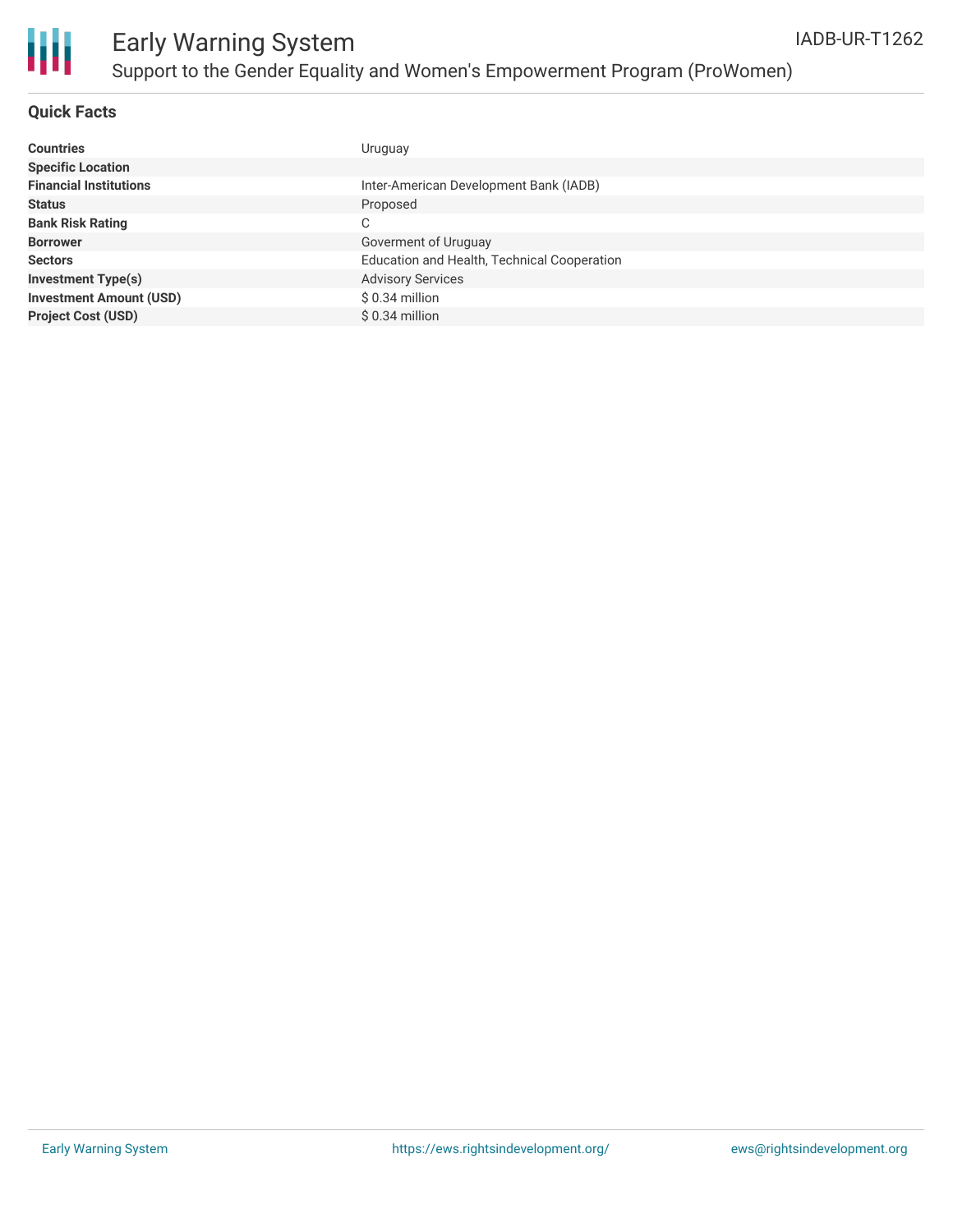

### **Project Description**

The objective of this TC is to support the execution of the Gender Equality and Women's Empowerment Program (ProWomen) (UR-L1178) by supporting the National Institute of Women (Inmujeres) of Uruguay to strengthen of services it provides to address gender-based violence among diverse groups of women.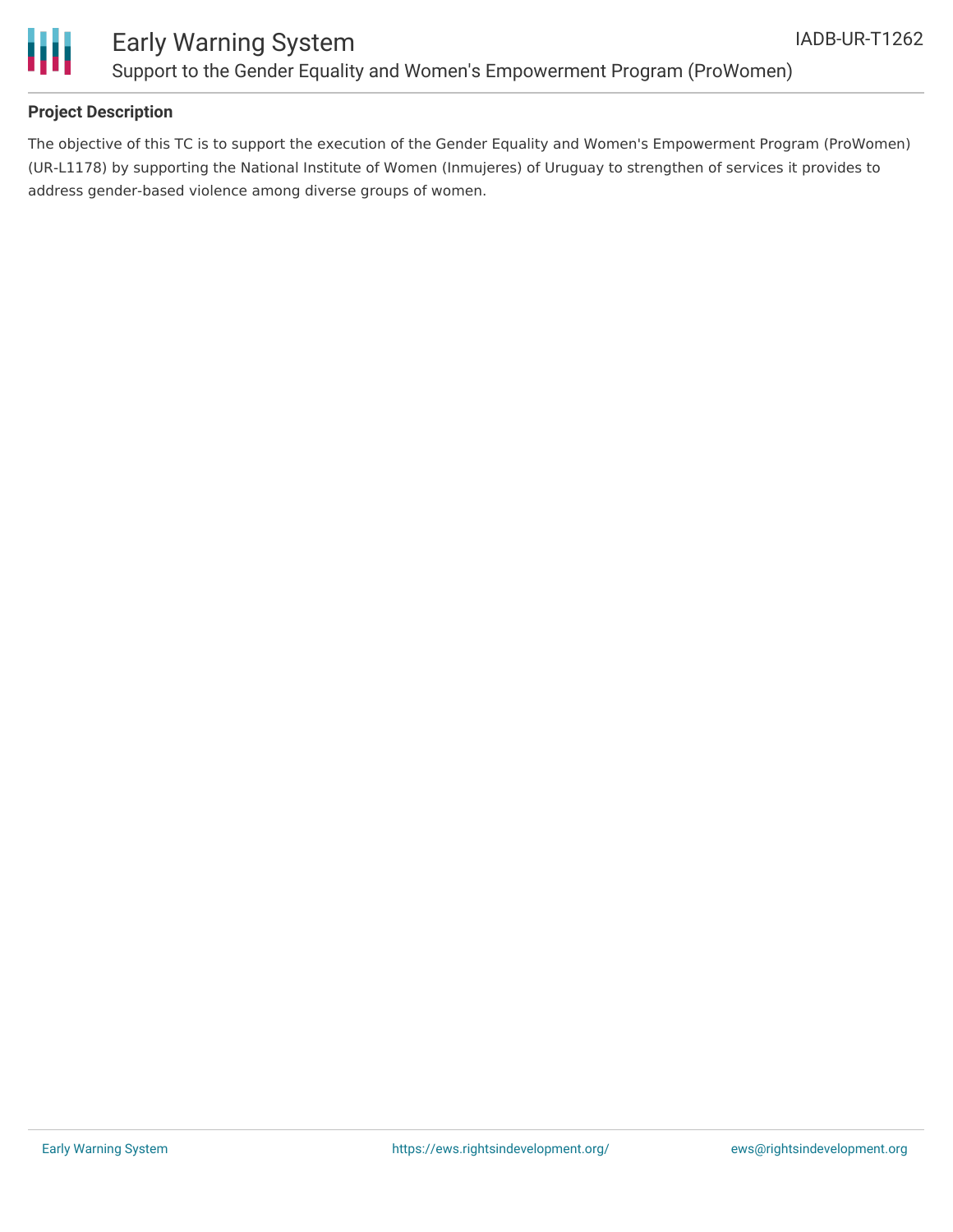

## Early Warning System Support to the Gender Equality and Women's Empowerment Program (ProWomen)

#### **Investment Description**

• Inter-American Development Bank (IADB)